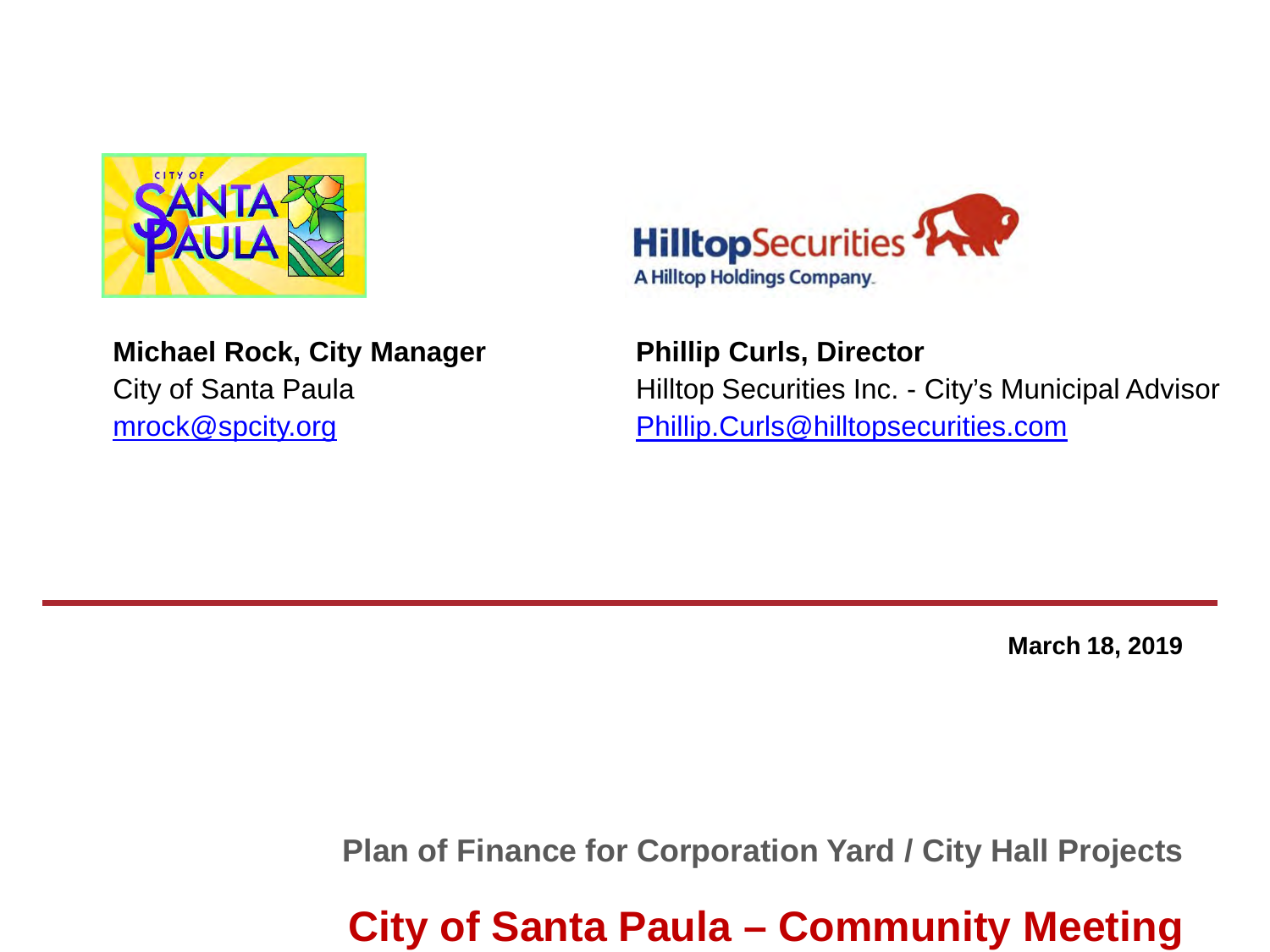## Current City Hall and Corporation Yard Facilities

- Corporation Yard
	- Built in 1960's (1.5 acres) as public works facility
	- Current and future operations require extensive building replacement and site expansion and improvements
		- o Planning cost estimate: >\$4 Million
- City Hall
	- Built in 1950's as a police station, later converted to City Hall (1.5 acres)
	- Building expansion and site improvements are also required o Planning cost estimate: >\$16 Million
	- City Staff is currently developing a plan of finance to acquire facilities and relocate the Police Station, Corporation Yard and City Hall





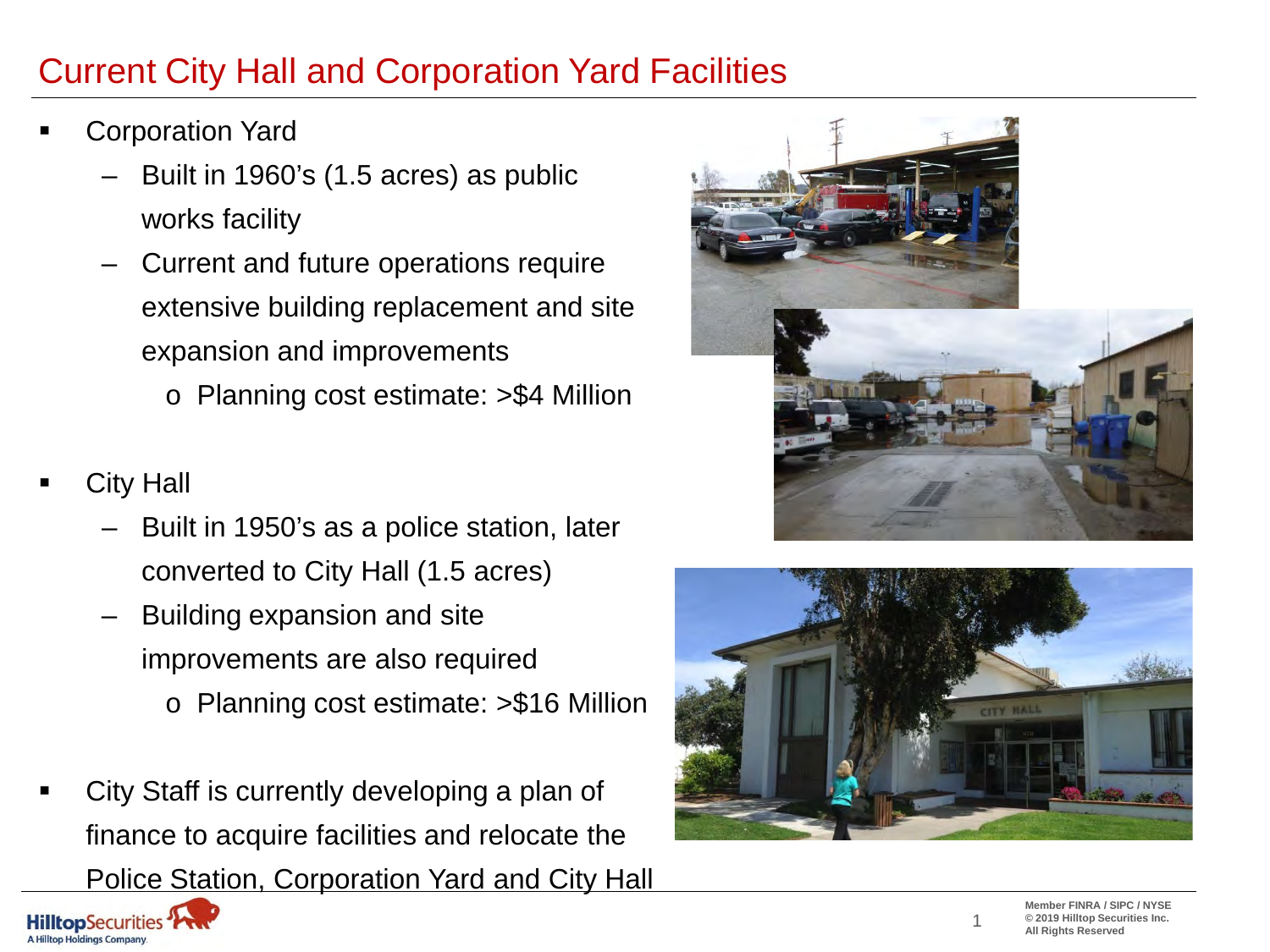### Plan to Relocate Corporation Yard Facilities

- City entered into PSA with owner of facility located at 270 Quail Court and 1574-1580 Lemonwood Dr
	- 6.14 Acres / 55,000 sq. ft.
	- Former Applied Silicone Corporation industrial facility
	- Purchase price of \$9M, subject to close within 120 days
	- City planned Tenant Improvements of approximately \$5M
- Future home for Police Station, Public Works and Engineering, Community Development (Planning and Building) Water Utility Services, Street Maintenance, Fleet Maintenance, Human Resources and Information Technology
	- Expected energy retrofit of facility

expected to generate substantial energy **HilltopSecurities** cost savings**A Hilltop Holdings Company.** 





2

**Member FINRA / SIPC / NYSE © 2019 Hilltop Securities Inc. All Rights Reserved**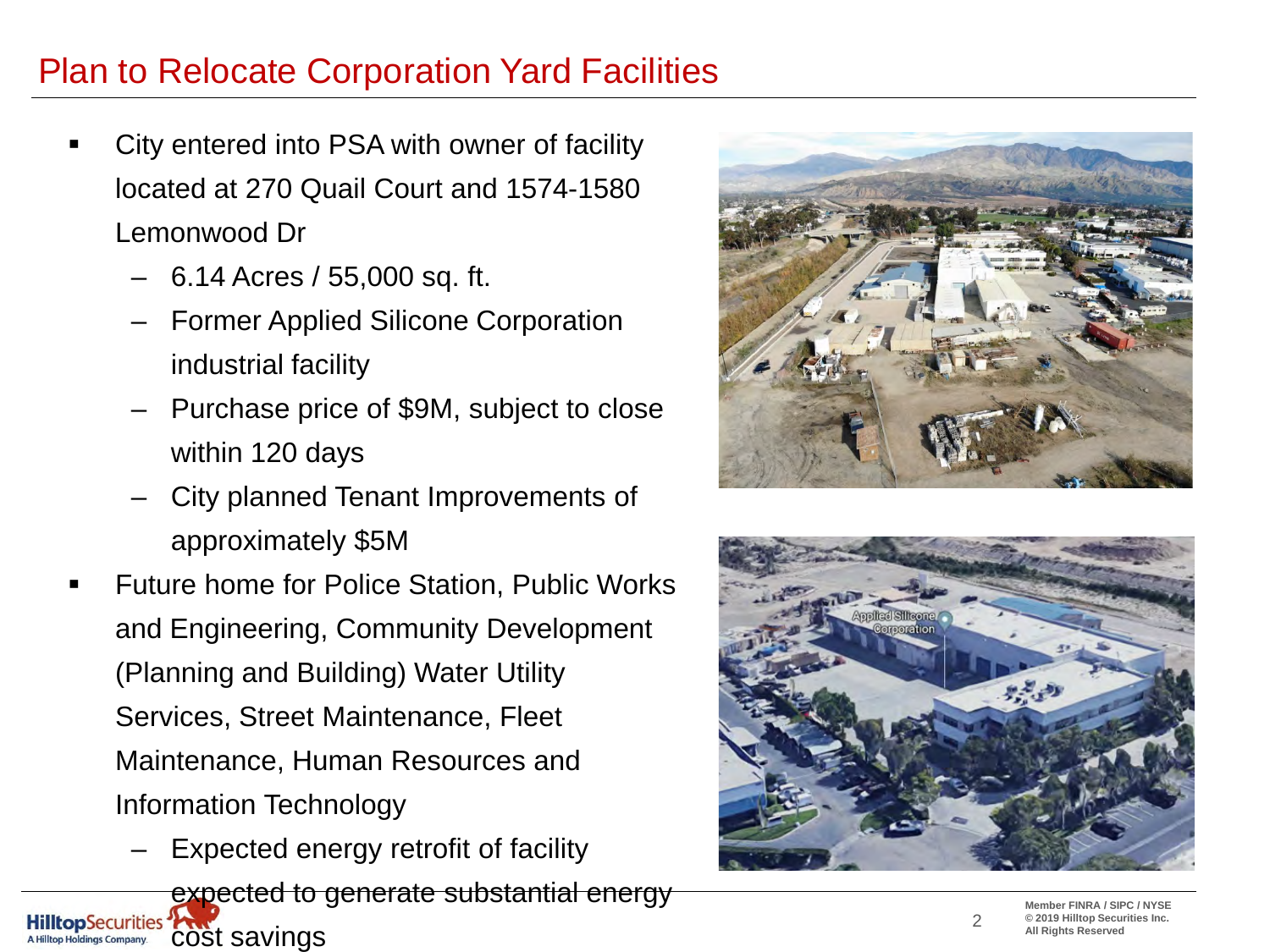#### Plan to Relocate City Hall Facility



- City plans to enter into negotiations to purchase property at 106 North 8<sup>th</sup> Street for future home of City Hall
	- Built in 1970's (expanded in 1990's) and currently United Water Conservation District offices
		- o 9000 sq. ft.
	- \$500,000 in expected tenant improvements
		- o City Council Chambers, City Manager's Department, City Clerk, City Attorney, Police Store Front, Athens Environmental and Finance Dept. offices
	- Energy retrofit also planned for the relocated City Hall
	- One Stop Shopping for the payment of water, sewer and solid waste bills for residents

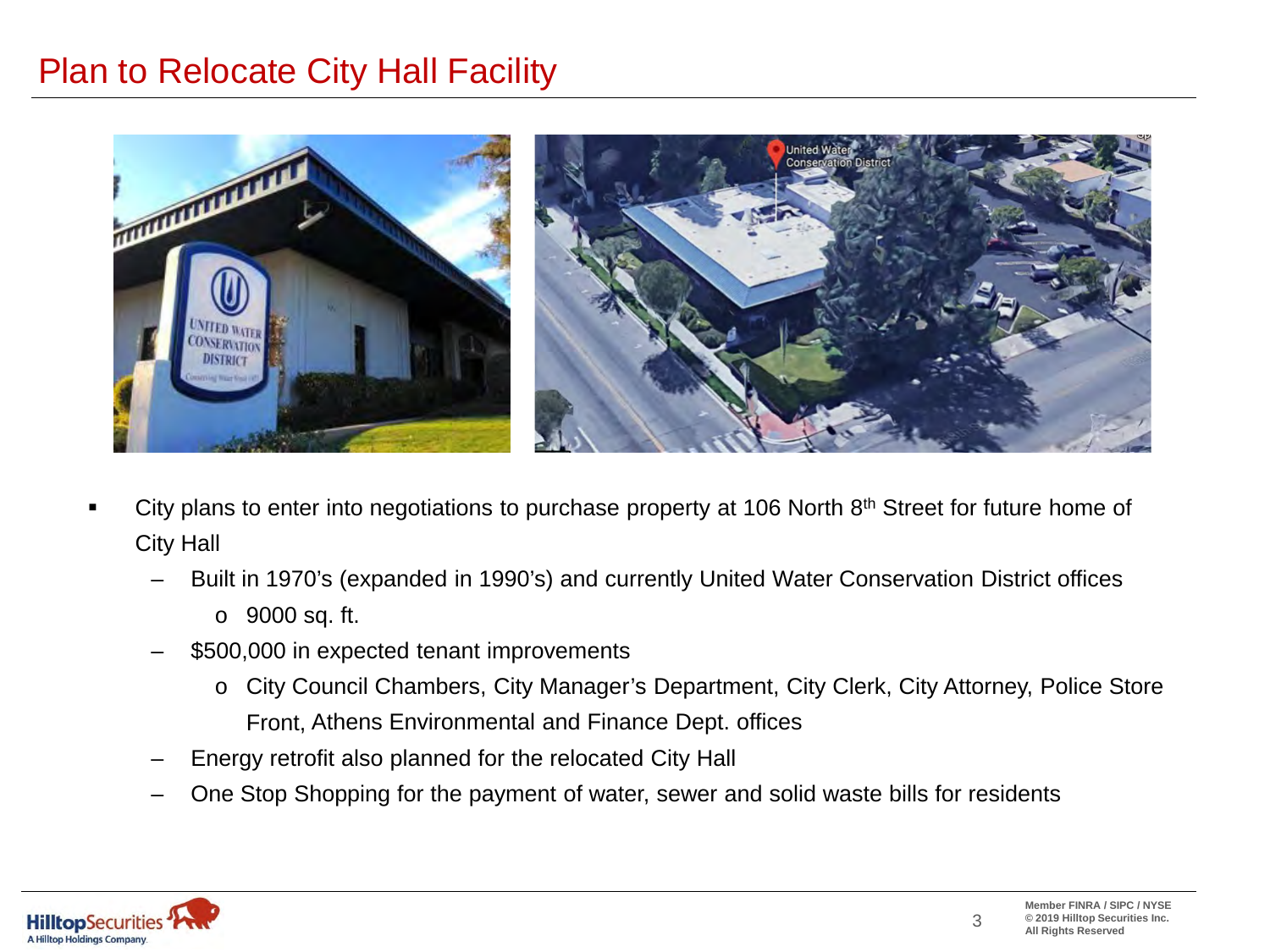# Projected Sources and Uses for Total Project including Street Improvements

- Funding for the relocation of the Corporation Yard and City Hall facilities in addition to energy efficiency projects and street improvements will be funded by a combination of:
	- CA I-Bank loan proceeds
	- Anticipated proceeds from existing property sales
	- City Funds on hand

| <b>Projected Sources</b>           |              |
|------------------------------------|--------------|
| <b>CA I-Bank Loan Proceeds</b>     | \$17,725,000 |
| <b>Proceeds from Property Sale</b> | 1,500,000    |
| <b>Measure T Funds</b>             | 2,000,000    |
| <b>Total Sources</b>               | \$21,225,000 |

| <b>Projected Uses</b>                          |              |
|------------------------------------------------|--------------|
| New Corporation Yard @ Lemonwood St / Quail Ct | \$9,000,000  |
| <b>Tenant Improvements</b>                     | 5,000,000    |
| New City Hall @ North 8th St / Main St         | 1,725,000 *  |
| <b>Tenant Improvements</b>                     | 500,000      |
| <b>Street Improvements</b>                     | 2,000,000    |
| <b>Energy Efficiency Projects-City Wide</b>    | 3,000,000    |
| <b>Total Uses</b>                              | \$21,225,000 |

\* Current listing price, subject to change

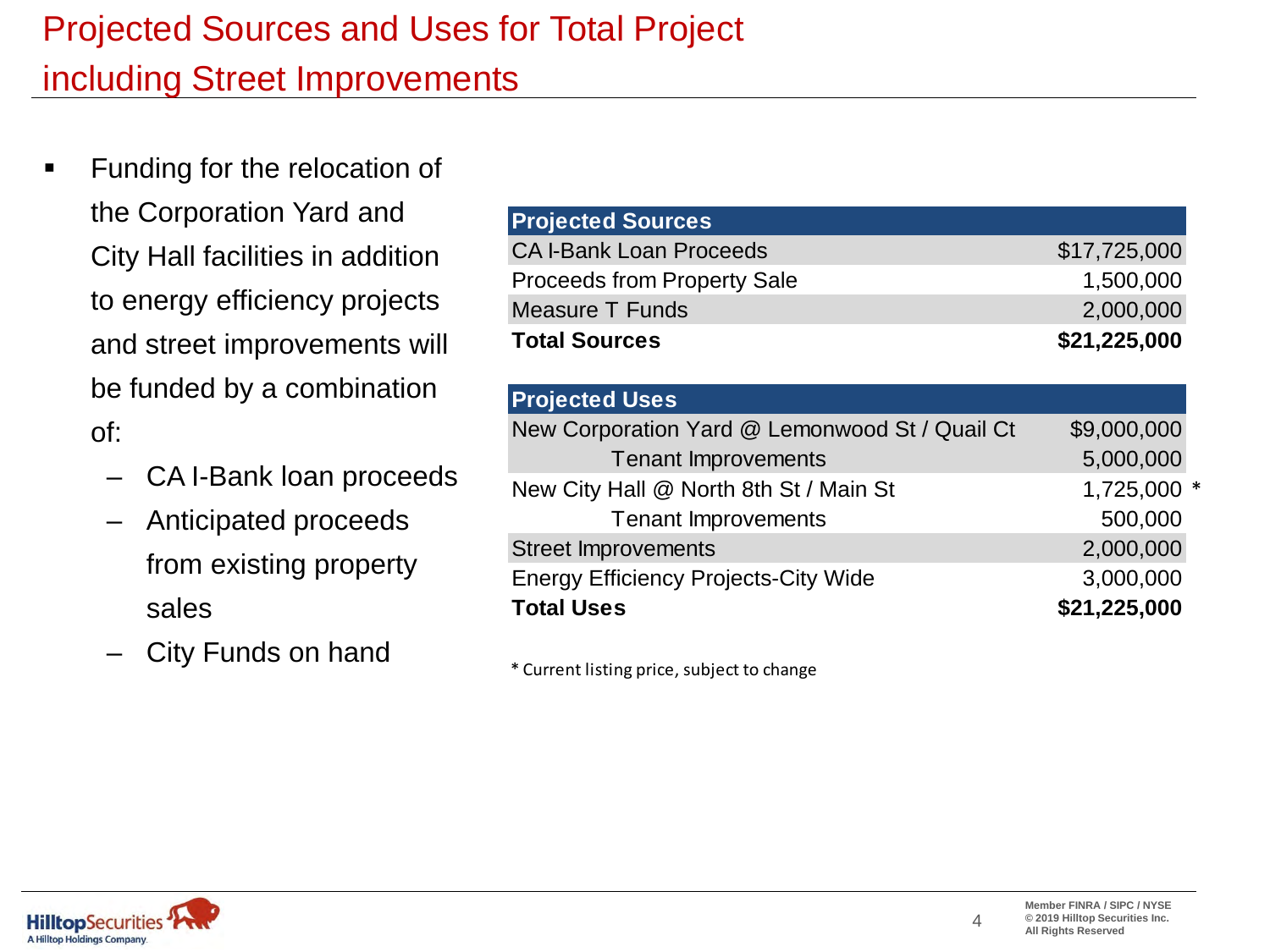#### CA I-Bank Loan with Favorable Financing Terms

- **EXEC** Available financing for anticipated projects is generally limited to:
	- Public bond sale
	- Direct Placement with Commercial Bank
	- State-sponsored Loan programs
- City plans to pursue loan through the California Economic Development and Infrastructure Bank ("CA I-Bank") due to lower interest rates and upfront financing costs in addition to program flexibility



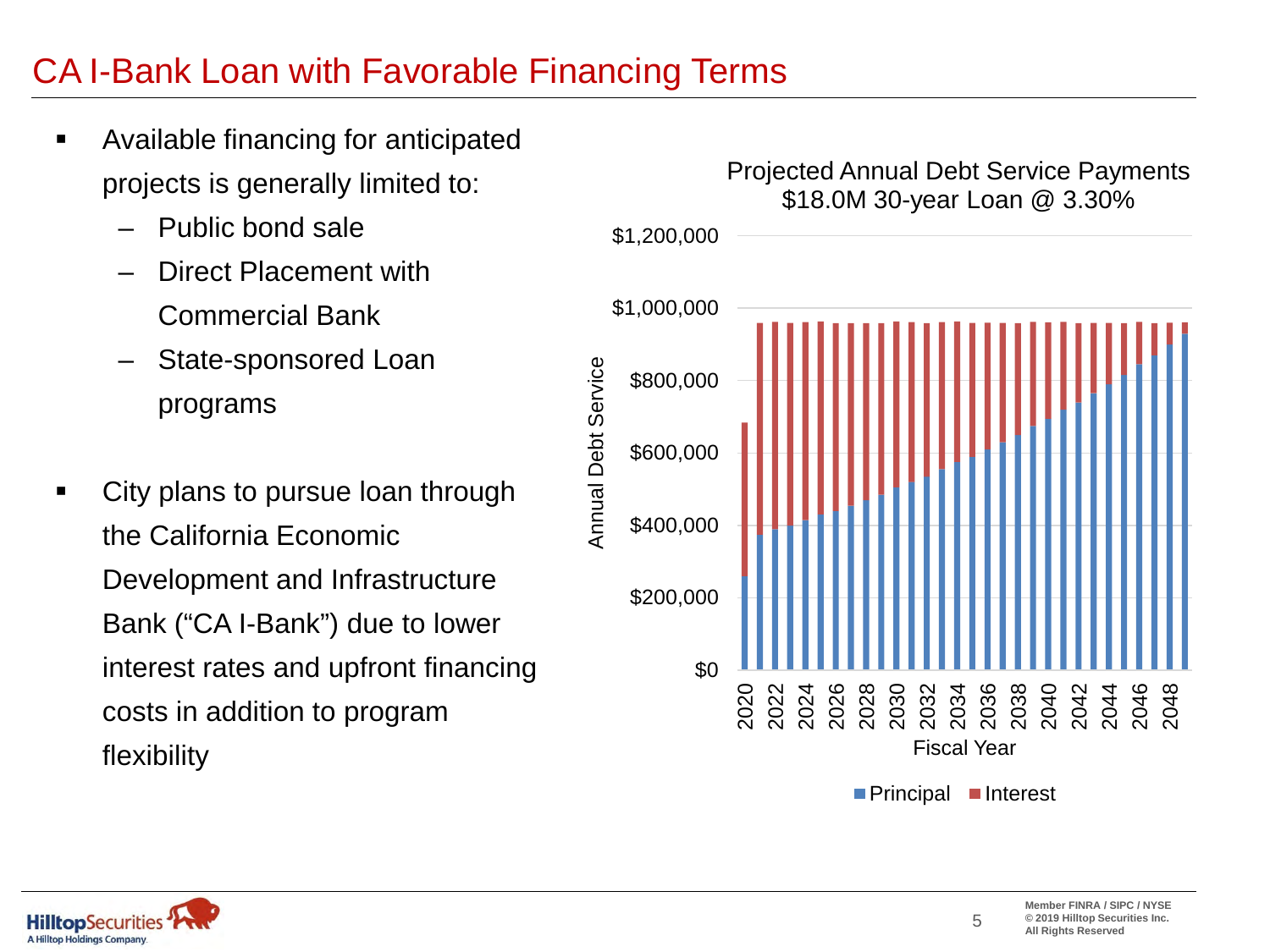### Projected Cost Allocation among City Funds

- CA I-Bank loan structure anticipates repayment in the form of a General Fund lease
	- The City plans to internally allocate the lease payment costs to the various departments that will make use of the new facilities

| <b>Source of</b>                  | <b>Percent</b> | <b>Portion of</b>              |
|-----------------------------------|----------------|--------------------------------|
| <b>Loan Repayment</b>             |                | <b>Allocation Loan Payment</b> |
| Measure T (Police, Parks and Rec) | 45%            | \$428,350                      |
| General Fund (IT, HR, Fleet)      | 21%            | \$205,608                      |
| <b>Water Fund</b>                 | 13%            | \$128,505                      |
| Gas Tax Fund (HUTA)               | 5%             | \$51,402                       |
| Gas Tax Fund (SB1)                | 11%            | \$103,300                      |
| <b>Sewer Fund</b>                 | 4%             | \$42,835                       |
| <b>Projected Totals</b>           | 100%           | \$960,000                      |

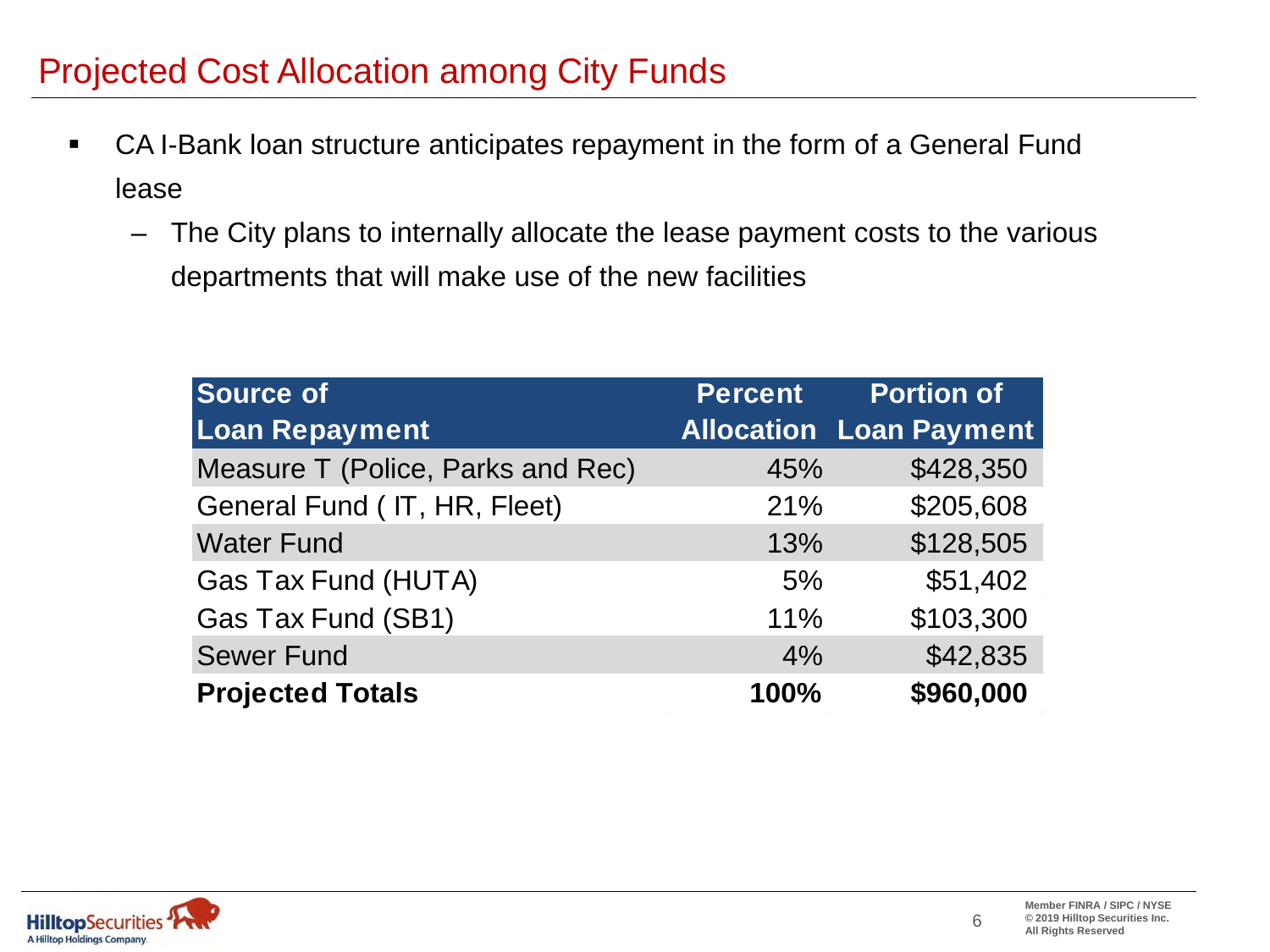- Substantial amount of cost savings expected as a result of:
	- Energy cost efficiencies
	- Forgone rental and vehicle-related costs
- Close to half of the projected annual debt service payment could be offset by savings and additional revenues
	- \$401,000 savings vs. \$960,000 annual payments

#### **Projected CA I-Bank Debt Service Payment \$960,000**

| <b>Projected Savings from Projects Financings</b>                |           |
|------------------------------------------------------------------|-----------|
| Electric energy costs                                            | 200,000   |
| Rental Costs of Oddfellows Building/Palm Ave                     | 50,000    |
| <b>Costs of Off Site Storage</b><br>of Vehicles / City documents | 61,000    |
| Add'l Rental Revenue at Lemonwood/Quail                          | 40,000    |
| Costs of Police training at off site locations                   | 25,000    |
| <b>Fuel Costs (Gasoline and Diesel)</b>                          | 15,000    |
| <b>Car Wash Fees</b>                                             | 10,000    |
| <b>Projected Savings</b>                                         | \$401,000 |

#### **Projected Net Annual Cost Increase \$559,000**

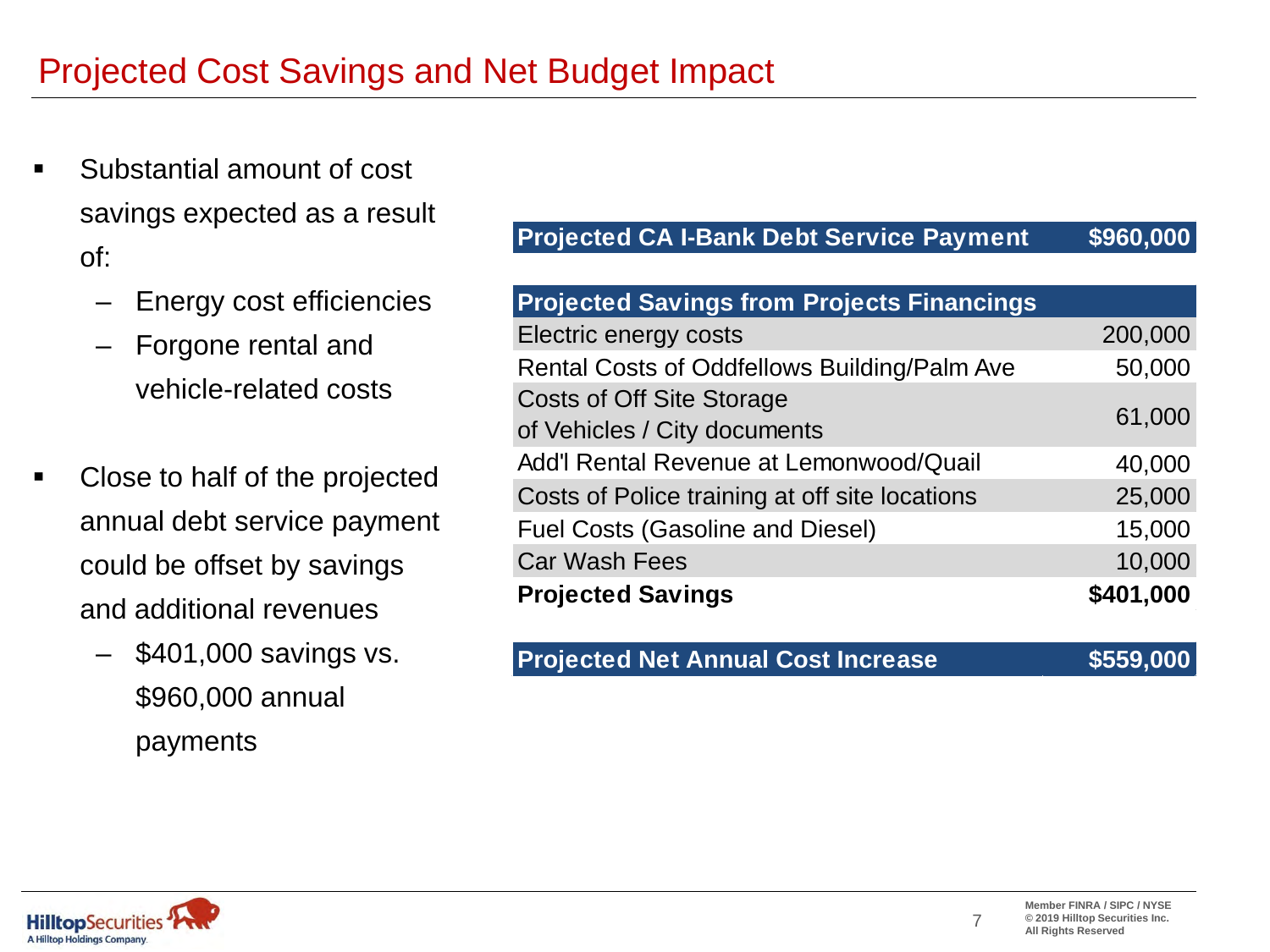| <b>Month/Day</b> | <b>Event</b>                                                                                                 |
|------------------|--------------------------------------------------------------------------------------------------------------|
| March 18         | <b>Community Meeting</b><br>п                                                                                |
| Mid April        | Enter into Purchase and Sale Agreement for<br>п<br>North 8 <sup>th</sup> St / Main St – City Hall Relocation |
| April/May        | <b>Presentation to City Council</b><br>п<br>Seek Preliminary Approval of Plan of Finance<br>п                |
| May              | Commence CA I-Bank Loan Procurement<br>■                                                                     |
| End of July      | CA I-Bank Ioan closes<br>п<br><b>Subject Properties Purchased</b><br>п                                       |